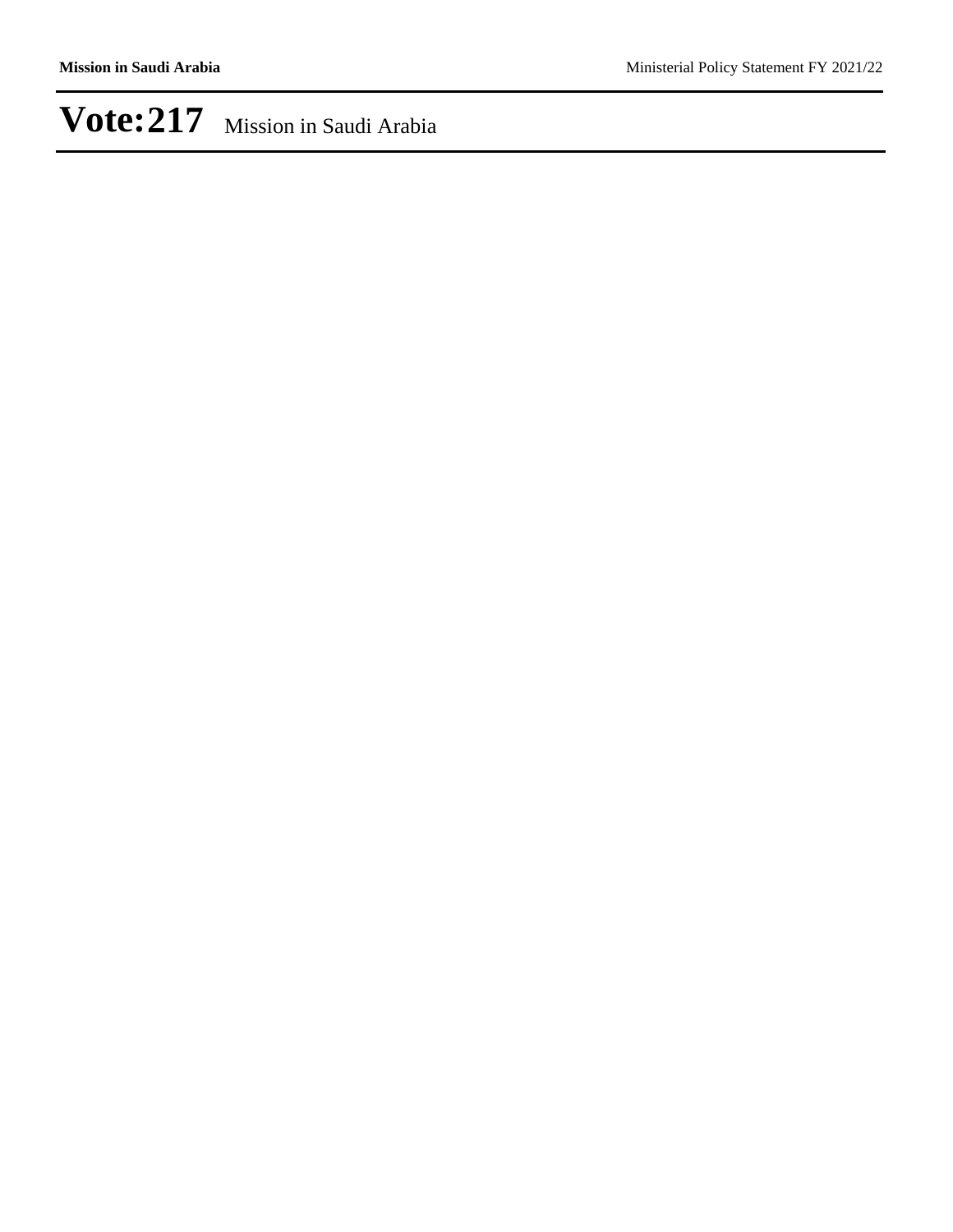### **V. Snapshot Of Medium Term Budget Allocations**

**Table 5.1: Overview of Vote Expenditures (UShs Billion)**

|                  | 2020/21                                              |                    |               |                                           | <b>MTEF Budget Projections</b> |         |         |         |         |
|------------------|------------------------------------------------------|--------------------|---------------|-------------------------------------------|--------------------------------|---------|---------|---------|---------|
|                  |                                                      | 2019/20<br>Outturn | <b>Budget</b> | <b>Approved Expenditure</b><br>by End Dec | 2021/22                        | 2022/23 | 2023/24 | 2024/25 | 2025/26 |
| <b>Recurrent</b> | Wage                                                 | 0.713              | 0.719         | 0.327                                     | 0.783                          | 0.783   | 0.783   | 0.783   | 0.783   |
|                  | Non Wage                                             | 3.443              | 3.428         | 1.682                                     | 3.428                          | 3.428   | 3.428   | 3.428   | 3.428   |
| Devt.            | GoU                                                  | 0.000              | 0.000         | 0.000                                     | 0.000                          | 0.000   | 0.000   | 0.000   | 0.000   |
|                  | Ext. Fin.                                            | 0.000              | 0.000         | 0.000                                     | 0.000                          | 0.000   | 0.000   | 0.000   | 0.000   |
|                  | <b>GoU</b> Total                                     | 4.156              | 4.147         | 2.009                                     | 4.211                          | 4.211   | 4.211   | 4.211   | 4.211   |
|                  | <b>Total GoU+Ext Fin (MTEF)</b>                      | 4.156              | 4.147         | 2.009                                     | 4.211                          | 4.211   | 4.211   | 4.211   | 4.211   |
|                  | <b>Arrears</b>                                       | 0.000              | 0.000         | 0.000                                     | 0.000                          | 0.000   | 0.000   | 0.000   | 0.000   |
|                  | <b>Total Budget</b>                                  | 4.156              | 4.147         | 2.009                                     | 4.211                          | 4.211   | 4.211   | 4.211   | 4.211   |
|                  | <b>A.I.A Total</b>                                   | N/A                | N/A           | N/A                                       | N/A                            | N/A     | N/A     | N/A     | N/A     |
|                  | <b>Grand Total</b>                                   | 4.156              | 4.147         | 2.009                                     | 4.211                          | 4.211   | 4.211   | 4.211   | 4.211   |
|                  | <b>Total Vote Budget</b><br><b>Excluding Arrears</b> | 4.156              | 4.147         | 2.009                                     | 4.211                          | 4.211   | 4.211   | 4.211   | 4.211   |

#### **Table 5.2: Budget Allocation by Programme (UShs Billion)**

|                                 | 2021/22 Draft Estimates |          |              |
|---------------------------------|-------------------------|----------|--------------|
| <b>Billion Uganda Shillings</b> | GoU                     | Ext. Fin | <b>Total</b> |
| Governance and Security         | 4.211                   | 0.000    | 4.211        |
| <b>Grand Total:</b>             | 4.211                   | 0.000    | 4.211        |
| <b>Total excluding Arrears</b>  | 4.211                   | 0.000    | 4.211        |

#### **VI. Budget By Economic Clasification**

**Table V6.1 2020/21 and 2021/22 Budget Allocations by Item**

|                                       |       | 2020/21 Approved Budget |       |              |       | 2021/22 Draft Estimates |              |
|---------------------------------------|-------|-------------------------|-------|--------------|-------|-------------------------|--------------|
| Billion Uganda Shillings              | GoU   | Ext. Fin                | AIA.  | <b>Total</b> | GoU   | Ext. Fin                | <b>Total</b> |
| <b>Output Class: Outputs Provided</b> | 4.147 | 0.000                   | 0.000 | 4.147        | 4.211 | 0.000                   | 4.211        |
| 211 Wages and Salaries                | 2.104 | 0.000                   | 0.000 | 2.104        | 2.168 | 0.000                   | 2.168        |
| 213 Other Employee Costs              | 0.185 | 0.000                   | 0.000 | 0.185        | 0.185 | 0.000                   | 0.185        |
| 221 General Expenses                  | 0.130 | 0.000                   | 0.000 | 0.130        | 0.130 | 0.000                   | 0.130        |
| 222 Communications                    | 0.093 | 0.000                   | 0.000 | 0.093        | 0.093 | 0.000                   | 0.093        |
| 223 Utility and Property Expenses     | 1.122 | 0.000                   | 0.000 | 1.122        | 1.122 | 0.000                   | 1.122        |
| 226 Insurances and Licenses           | 0.016 | 0.000                   | 0.000 | 0.016        | 0.016 | 0.000                   | 0.016        |
| 227 Travel and Transport              | 0.429 | 0.000                   | 0.000 | 0.429        | 0.429 | 0.000                   | 0.429        |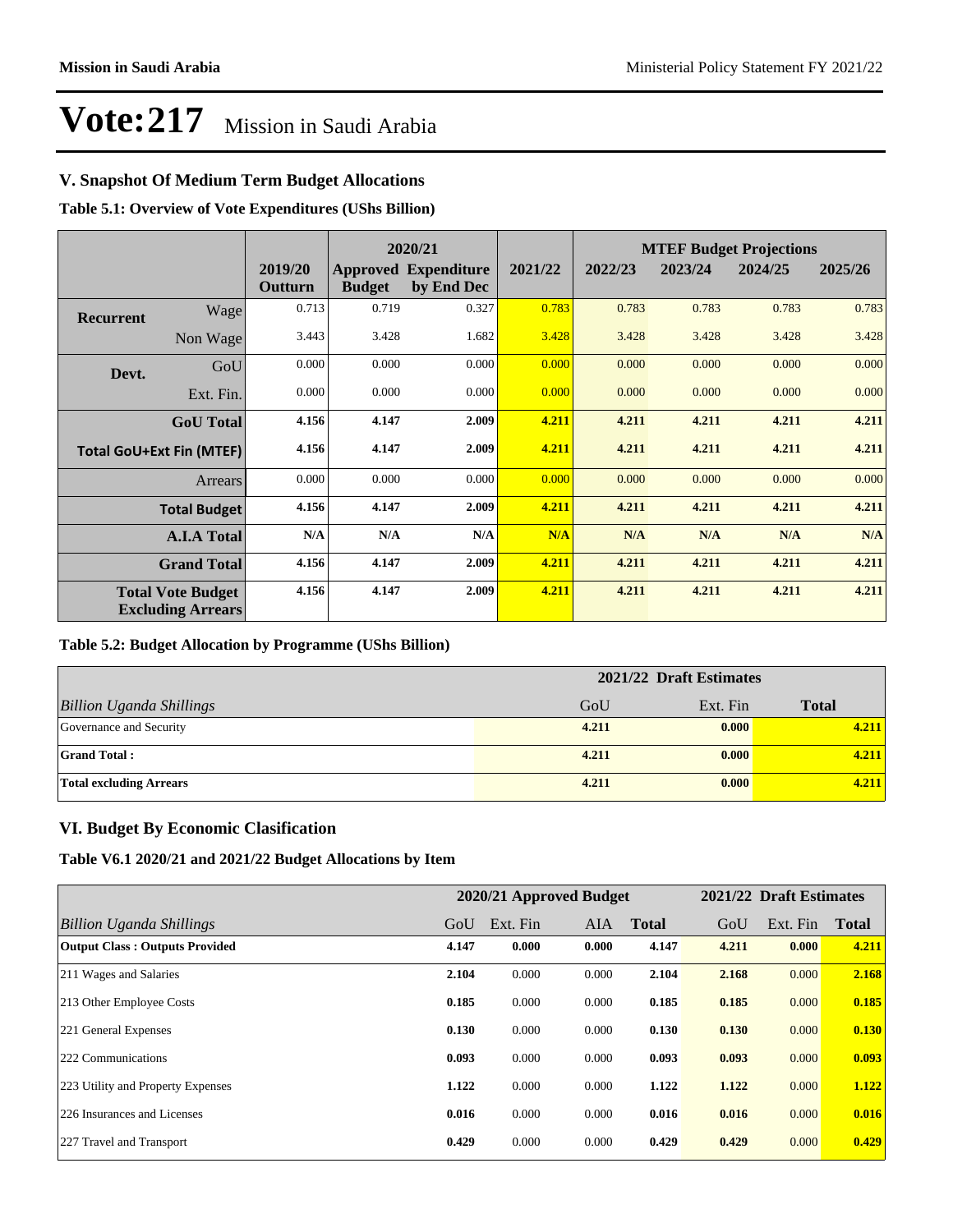| 228 Maintenance                | 0.068 | 0.000 | 0.000 | 0.068 | 0.068 | 0.000 | 0.068 |
|--------------------------------|-------|-------|-------|-------|-------|-------|-------|
| <b>Grand Total:</b>            | 4.147 | 0.000 | 0.000 | 4.147 | 4.211 | 0.000 | 4.211 |
| <b>Total excluding Arrears</b> | 4.147 | 0.000 | 0.000 | 4.147 | 4.211 | 0.000 | 4.211 |

#### VII. Budget By Sub-Subprogramme, Department And Project

**Table V7.1: Past Expenditure Outturns and Medium Term Projections by Sub-SubProgramme,Department and Project**

| <b>Billion Uganda shillings</b>     |                                     | FY 2020/21                |                                   |                                             | <b>Medium Term Projections</b> |         |         |             |
|-------------------------------------|-------------------------------------|---------------------------|-----------------------------------|---------------------------------------------|--------------------------------|---------|---------|-------------|
|                                     | <b>FY 2019/20</b><br><b>Outturn</b> | Approved<br><b>Budget</b> | <b>Spent By</b><br><b>End Dec</b> | 2021-22<br><b>Proposed</b><br><b>Budget</b> | 2022-23                        | 2023-24 | 2024-25 | $2025 - 26$ |
| <b>52 Overseas Mission Services</b> | 4.156                               | 4.147                     | 2.009                             | 4.211                                       | 4.211                          | 4.211   | 4.211   | 4.211       |
| 01 Headquarters Riyadh              | 4.156                               | 4.147                     | 2.009                             | 4.211                                       | 4.211                          | 4.211   | 4.211   | 4.211       |
| Total for the Vote                  | 4.156                               | 4.147                     | 2.009                             | 4.211                                       | 4.211                          | 4.211   | 4.211   | 4.211       |
| <b>Total Excluding Arrears</b>      | 4.156                               | 4.147                     | 2.009                             | 4.211                                       | 4.211                          | 4.211   | 4.211   | 4.211       |

#### VIII. Sub-SubProgramme Performance and Medium Term Plans

#### **Table V8.1: Sub-SubProgramme Outcome and Outcome Indicators**

|                                                                    | <b>Sub-SubProgramme :</b> 52 Overseas Mission Services                                                                                                                                                                                                                                                                                                                                                                                                                                                                                                                                                                                                       |  |  |         |         |            |  |
|--------------------------------------------------------------------|--------------------------------------------------------------------------------------------------------------------------------------------------------------------------------------------------------------------------------------------------------------------------------------------------------------------------------------------------------------------------------------------------------------------------------------------------------------------------------------------------------------------------------------------------------------------------------------------------------------------------------------------------------------|--|--|---------|---------|------------|--|
| Objective:                                                         | To promote regional and international peace and security among OIC Member States.<br>To promote economic and commercial diplomacy.<br>To mobilize the diaspora for National Development.<br>To promote and protect the interests of Uganda.<br>To promote Uganda's tourism, trade and investment potential within the Gulf States.<br>To offer consular services to Ugandans and nationals in the countries<br>of accreditation.<br>To lobby for scientific and research development exchange between Uganda and other Gulf countries.<br>To promote and streamline labour externalization.<br>To promote public diplomacy and enhancing the Uganda's image. |  |  |         |         |            |  |
| <b>Responsible Officer:</b>                                        | Mr. Ivan Kakama                                                                                                                                                                                                                                                                                                                                                                                                                                                                                                                                                                                                                                              |  |  |         |         |            |  |
| <b>Outcome:</b>                                                    | Enhanced national security development, the country's image abroad and wellbeing of Ugandans                                                                                                                                                                                                                                                                                                                                                                                                                                                                                                                                                                 |  |  |         |         |            |  |
| 1. Improved regional and International Relations                   |                                                                                                                                                                                                                                                                                                                                                                                                                                                                                                                                                                                                                                                              |  |  |         |         |            |  |
| <b>Performance Targets</b>                                         |                                                                                                                                                                                                                                                                                                                                                                                                                                                                                                                                                                                                                                                              |  |  |         |         |            |  |
| <b>Outcome Indicators</b>                                          |                                                                                                                                                                                                                                                                                                                                                                                                                                                                                                                                                                                                                                                              |  |  | 2021/22 | 2022/23 | 2023/24    |  |
| Projection<br><b>Baseline</b><br><b>Target</b><br><b>Base year</b> |                                                                                                                                                                                                                                                                                                                                                                                                                                                                                                                                                                                                                                                              |  |  |         |         | Projection |  |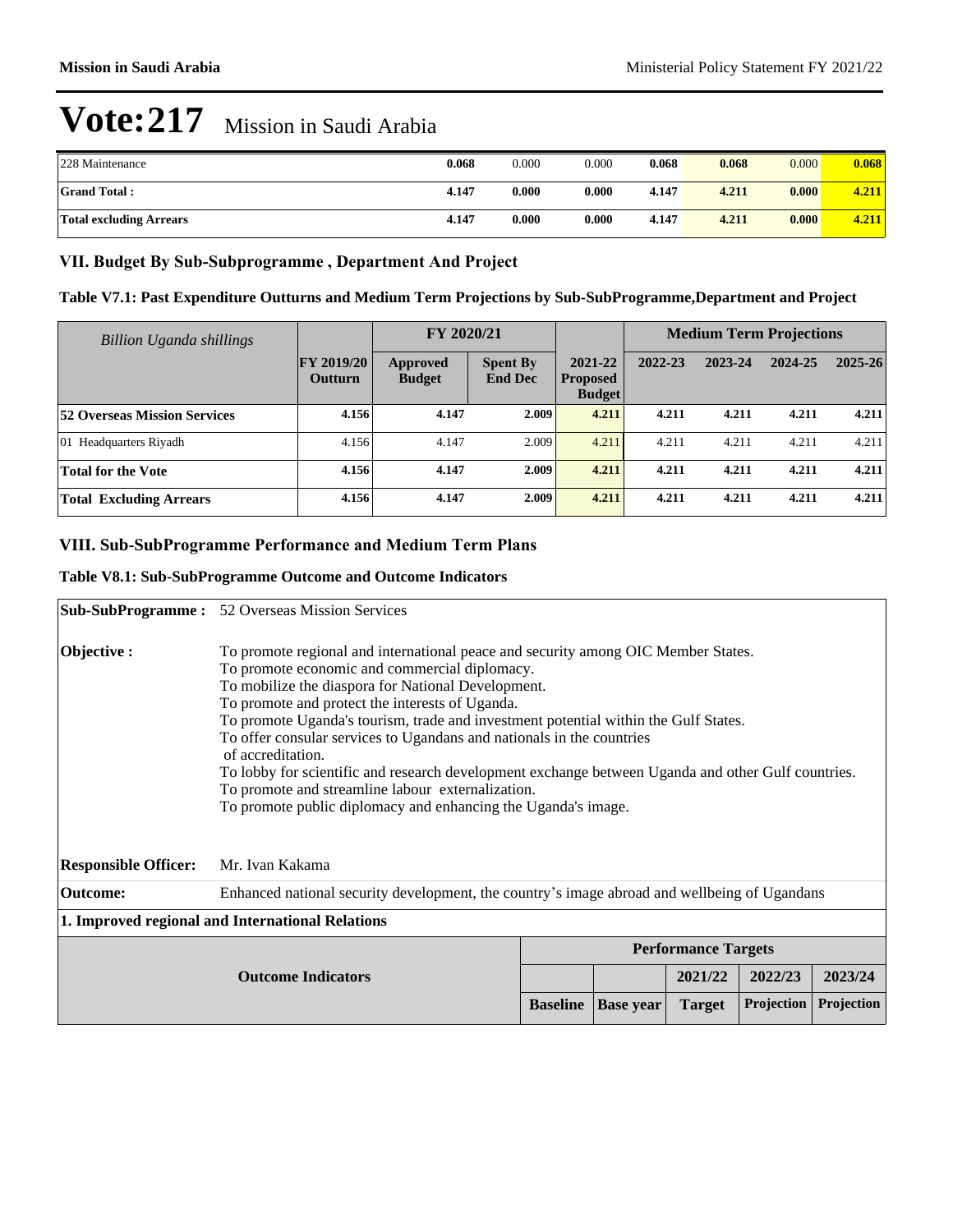| • Number of cooperation frameworks negotiated and concluded              | 2    | 2018 |            | 4    | 4    |
|--------------------------------------------------------------------------|------|------|------------|------|------|
| • Percentage change of foreign exchange inflows                          | 70%  | 2018 | 90%        | 90%  | 90%  |
| • Rating of Uganda's image abroad                                        | Good | 2018 | Good       | Good | Good |
| Department: 01 Headquarters Riyadh                                       |      |      |            |      |      |
| <b>Budget Output: 01 Cooperation frameworks</b>                          |      |      |            |      |      |
| No. of Multilateral cooperation frameworks negotiated or signed          |      |      | 3          | 3    | 3    |
| No. of Bilateral cooperation frameworks negotiated or signed.            |      | 3    | 3          | 3    |      |
| <b>Budget Output: 02 Consulars services</b>                              |      |      |            |      |      |
| No. of official visits facilitated                                       |      |      | 5          | 5    | 5    |
| Number of Visas issued to foreigners travelling to Uganda.               |      |      | 80         | 80   | 80   |
| Budget Output: 04 Promotion of trade, tourism, education, and investment |      |      |            |      |      |
| No. of foreign Tourism promotion engagements.                            |      |      | 5          | 5    | 5    |
| No. of scholarships secured.                                             |      |      | <b>100</b> | 100  | 100  |
| No. of export markets accessed.                                          |      |      | 3          | 3    | 3    |

#### **IX. Major Capital Investments And Changes In Resource Allocation**

#### **Table 9.1: Major Capital Investment (Capital Purchases outputs over 0.5Billion)**

N/A

### **X. Vote Challenges and Plans To Improve Performance**

#### **Vote Challenges**

Outbreak of the COVID-19 pandemic which limited movement Under funding Issues of distressed migrant workers Several unplanned but very important activities in the middle of budget implementation High rent costs Under staffing

#### **Plans to improve Vote Performance**

Recruitment of new employees at the mission Purchase of land to construct Embassy offices Buying more assets for the embassy (Furniture, Computers, Motor vehicles etc) Having more people from Uganda to come to Saudi Arabia as migrant workers Having more imports from Uganda to Saudi Arabia, Kuwait, Bahrain, Oman, Yemen and Jordan

#### **XI Off Budget Support**

**Table 11.1 Off-Budget Support by Project**

N/A

#### **XII. Vote Cross Cutting Policy And Other Budgetary Issues**